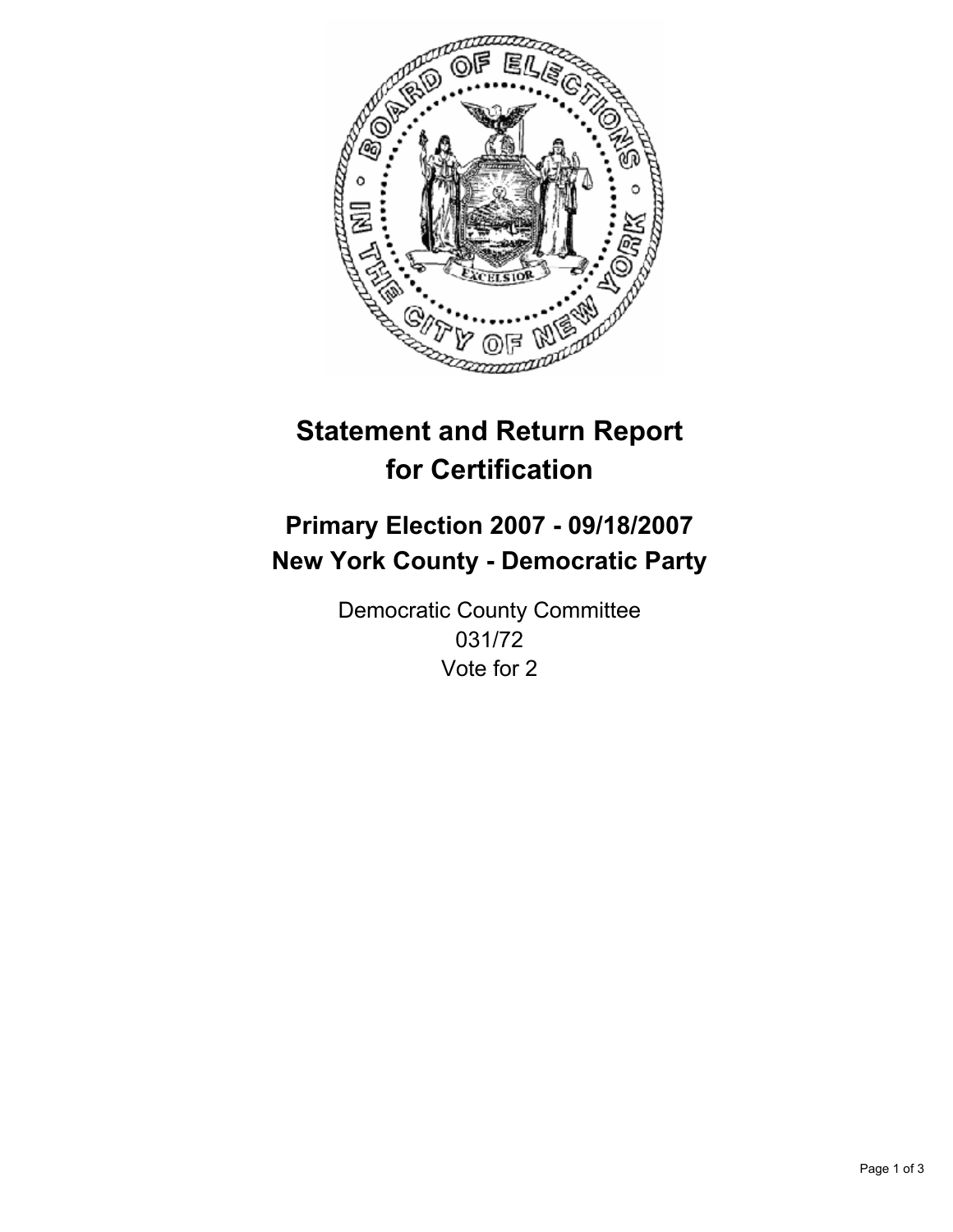

### **Assembly District 72**

| <b>EMERGENCY</b>     |    |
|----------------------|----|
| ABSENTEE/MILITARY    |    |
| AFFIDAVIT            | 0  |
| DORA MARIA ABREU     | 28 |
| <b>DULCE MARTZ</b>   | 12 |
| <b>ISABEL CUELLO</b> | 12 |
| MIGUELINA DE LA CRUZ | 14 |
| <b>Total Votes</b>   | 66 |